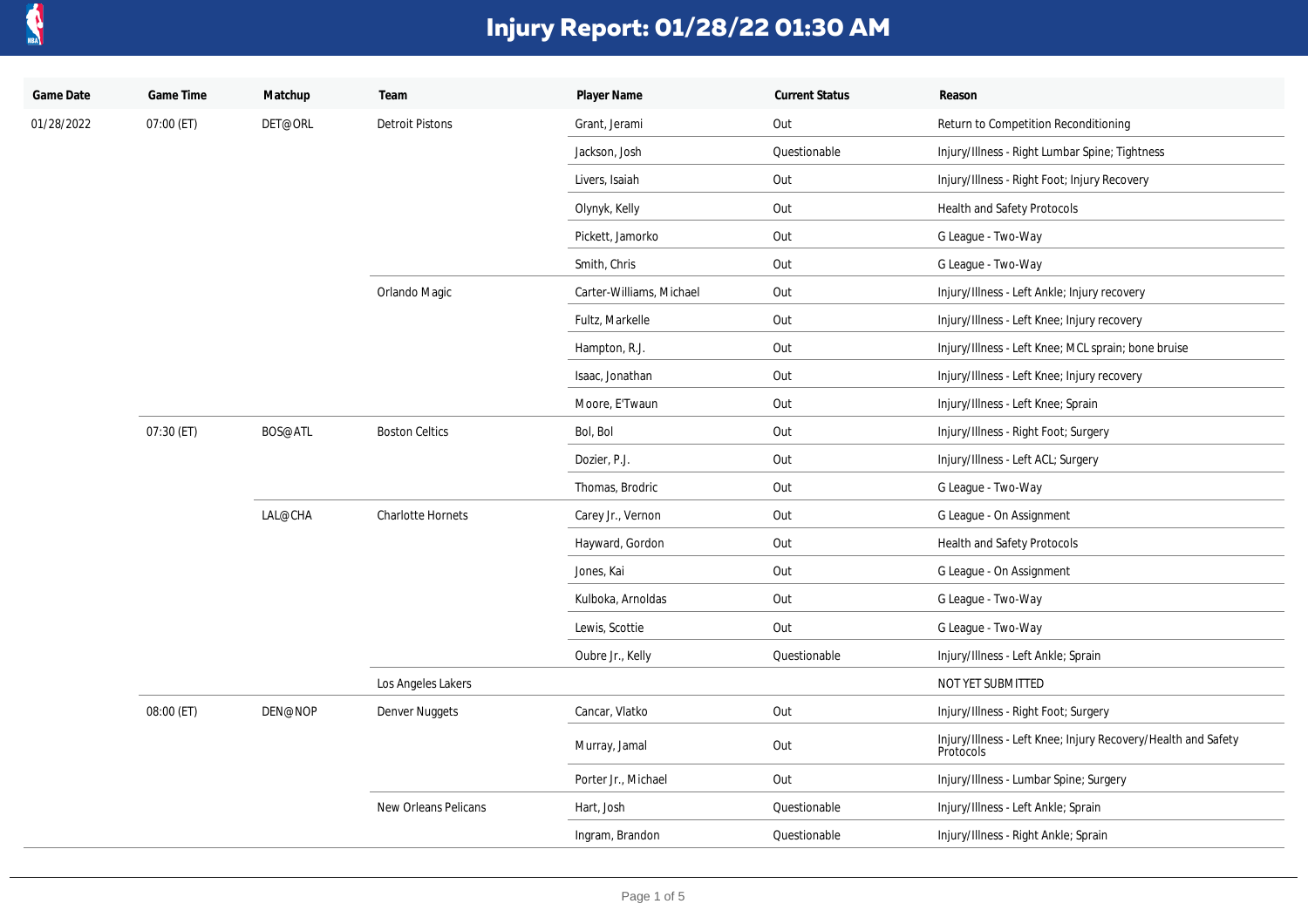

| Game Date | Game Time | Matchup | Team                   | Player Name         | <b>Current Status</b> | Reason                                                       |
|-----------|-----------|---------|------------------------|---------------------|-----------------------|--------------------------------------------------------------|
|           |           |         |                        | Lewis Jr., Kira     | Out                   | Injury/Illness - Right Knee ALC/MCL; Sprain                  |
|           |           |         |                        | Louzada, Didi       | Out                   | <b>Health and Safety Protocols</b>                           |
|           |           |         |                        | Murphy III, Trey    | Out                   | Health and Safety Protocols                                  |
|           |           |         |                        | Williamson, Zion    | Out                   | Injury/Illness - Right Foot; Fracture                        |
|           |           | IND@OKC | Indiana Pacers         | Brogdon, Malcolm    | Out                   | Injury/Illness - Right Achilles; Sore                        |
|           |           |         |                        | McConnell, T.J.     | Out                   | Injury/Illness - Right Wrist; Ligament Surgery               |
|           |           |         |                        | Sabonis, Domantas   | Questionable          | Injury/Illness - Left Ankle; Sprain                          |
|           |           |         |                        | Turner, Myles       | Out                   | Injury/Illness - Left Foot; Stress Reaction                  |
|           |           |         |                        | Warren, T.J.        | Out                   | Injury/Illness - Left Navicular; Fracture                    |
|           |           |         | Oklahoma City Thunder  | Favors, Derrick     | Out                   | Injury/Illness - Lower Back; Soreness                        |
|           |           |         |                        | Krejci, Vit         | Out                   | Injury/Illness - Right Ankle; Sprain                         |
|           |           |         |                        | Pokusevski, Aleksej | Out                   | G League - On Assignment                                     |
|           |           |         |                        | Roby, Isaiah        | Out                   | G League - On Assignment                                     |
|           |           |         |                        | Watson, Paul        | Out                   | G League - Two-Way                                           |
|           |           | LAC@MIA | LA Clippers            | George, Paul        | Out                   | Injury/Illness - Right Elbow; Ulnar Collateral Ligament Tear |
|           |           |         |                        | Johnson, Keon       | Out                   | G League - On Assignment                                     |
|           |           |         |                        | Leonard, Kawhi      | Out                   | Injury/Illness - Right Knee; ACL - Injury Recovery           |
|           |           |         |                        | Morris Sr., Marcus  | Out                   | Personal Reasons                                             |
|           |           |         |                        | Preston, Jason      | Out                   | Injury/Illness - Right Foot; Injury Recovery                 |
|           |           |         | Miami Heat             | Butler, Jimmy       | Questionable          | Injury/Illness - Left Big Toe; Irritation                    |
|           |           |         |                        | Lowry, Kyle         | Out                   | Personal Reasons                                             |
|           |           |         |                        | Morris, Markieff    | Out                   | Return to Competition Reconditioning                         |
|           |           |         |                        | Okpala, KZ          | Out                   | Injury/Illness - Right Wrist; Sprain                         |
|           |           |         |                        | Oladipo, Victor     | Out                   | Injury/Illness - Right Knee; Injury Recovery                 |
|           |           |         |                        | Silva, Chris        | Out                   | Ineligible To Play                                           |
|           |           | POR@HOU | <b>Houston Rockets</b> | Garuba, Usman       | Out                   | Injury/Illness - Left Wrist; Fracture                        |
|           |           |         |                        | Nix, Daishen        | Out                   | G League - Two-Way                                           |
|           |           |         |                        |                     |                       |                                                              |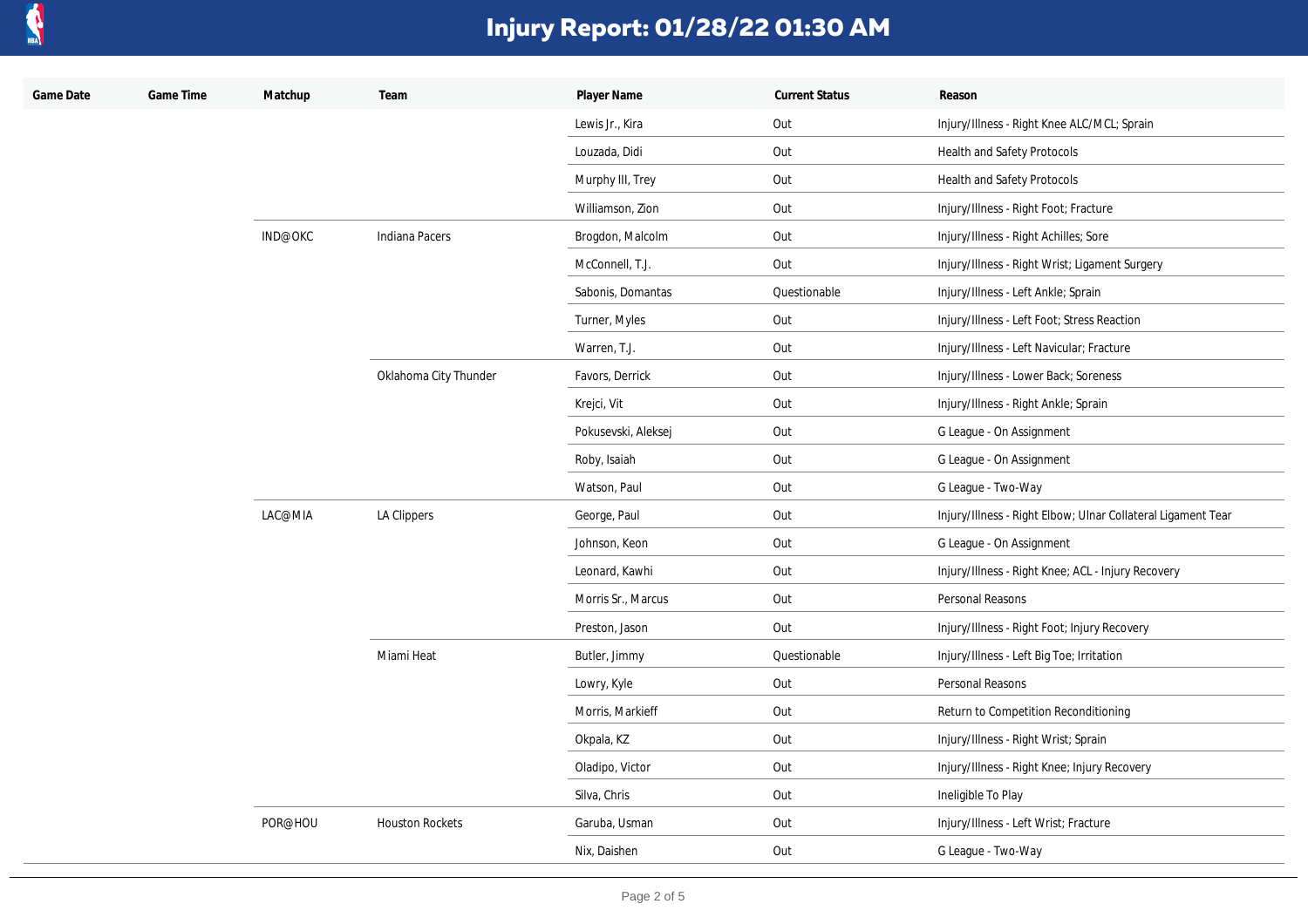

| Game Date | Game Time  | Matchup | Team                          | Player Name        | <b>Current Status</b> | Reason                                                                                  |
|-----------|------------|---------|-------------------------------|--------------------|-----------------------|-----------------------------------------------------------------------------------------|
|           |            |         |                               | Queen, Trevelin    | Out                   | G League - Two-Way                                                                      |
|           |            |         | <b>Portland Trail Blazers</b> | Covington, Robert  | Questionable          | Injury/Illness - Right Knee; MCL sprain                                                 |
|           |            |         |                               | Elleby, CJ         | Doubtful              | Injury/Illness - Left Hamstring; strain                                                 |
|           |            |         |                               | Lillard, Damian    | Out                   | Injury/Illness - Core; muscle recovery                                                  |
|           |            |         |                               | Little, Nassir     | Out                   | Injury/Illness - Left Shoulder; labral tear                                             |
|           |            |         |                               | Nance Jr., Larry   | Out                   | Injury/Illness - Right Knee; inflammation                                               |
|           |            |         |                               | Smith Jr., Dennis  | Questionable          | Injury/Illness - Right Leg; right ankle sprain, right knee IT band<br>friction syndrome |
|           |            |         |                               | Zeller, Cody       | Out                   | Injury/Illness - Right Knee; post-surgical rehab                                        |
|           |            | UTA@MEM | Memphis Grizzlies             | Anderson, Kyle     | Out                   | Health and Safety Protocols                                                             |
|           |            |         |                               | Brooks, Dillon     | Out                   | Injury/Illness - Left Ankle; Sprain                                                     |
|           |            |         |                               | Jones, Tyus        | Out                   | Health and Safety Protocols                                                             |
|           |            |         |                               | Terry, Tyrell      | Out                   | G League - Two-Way                                                                      |
|           |            |         | Utah Jazz                     | Forrest, Trent     | Questionable          | Injury/Illness - Right Ankle; Sprain                                                    |
|           |            |         |                               | Gobert, Rudy       | Out                   | Injury/Illness - Left Calf; Strain                                                      |
|           |            |         |                               | Mitchell, Donovan  | Questionable          | Injury/Illness - N/A; Concussion Protocol                                               |
|           | 08:30 (ET) | CHI@SAS | Chicago Bulls                 | Ball, Lonzo        | Out                   | Injury/Illness - Left Knee; Bone Contusion                                              |
|           |            |         |                               | Caruso, Alex       | Out                   | Injury/Illness - Left Wrist; Fracture                                                   |
|           |            |         |                               | Jones Jr., Derrick | Out                   | Injury/Illness - Right Knee; Hyperextension                                             |
|           |            |         |                               | Simonovic, Marko   | Out                   | G League - On Assignment                                                                |
|           |            |         |                               | Williams, Patrick  | Out                   | Injury/Illness - Left Wrist; Ligament Tear                                              |
|           |            |         | San Antonio Spurs             | Bates-Diop, Keita  | Out                   | Health and Safety Protocols                                                             |
|           |            |         |                               | Cacok, Devontae    | Out                   | G League - Two-Way                                                                      |
|           |            |         |                               | Collins, Zach      | Out                   | G League - On Assignment                                                                |
|           |            |         |                               | Primo, Joshua      | Out                   | G League - On Assignment                                                                |
|           |            |         |                               | Wieskamp, Joe      | Out                   | G League - Two-Way                                                                      |
|           | 09:00 (ET) | MIN@PHX | Minnesota Timberwolves        |                    |                       | NOT YET SUBMITTED                                                                       |
|           |            |         |                               |                    |                       |                                                                                         |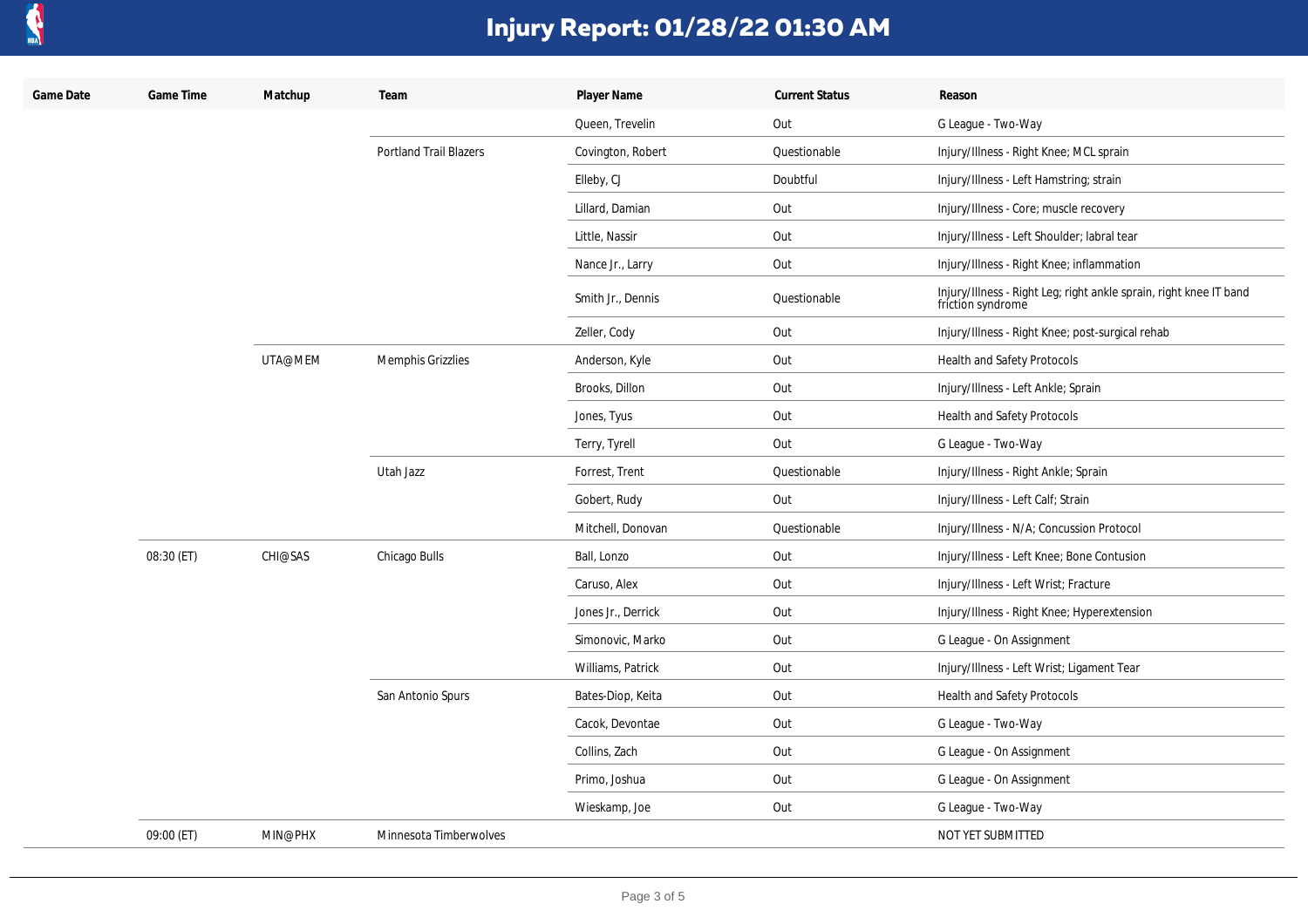

| Game Date  | Game Time  | Matchup        | Team                         | Player Name       | <b>Current Status</b>                                                                                                      | Reason                                         |
|------------|------------|----------------|------------------------------|-------------------|----------------------------------------------------------------------------------------------------------------------------|------------------------------------------------|
|            |            |                | <b>Phoenix Suns</b>          | Ayton, Deandre    | Out<br>Out<br>Out<br>Out<br>Out<br>Out<br>Out<br>Doubtful<br>Out<br>Probable<br>Questionable<br>Questionable<br>Out<br>Out | Injury/Illness - Right Ankle; Sprain           |
|            |            |                |                              | Crowder, Jae      |                                                                                                                            | Injury/Illness - Left Wrist; Contusion         |
|            |            |                |                              | Kaminsky, Frank   |                                                                                                                            | Injury/Illness - Right Knee; Stress reaction   |
|            |            |                |                              | McGee, JaVale     |                                                                                                                            | Injury/Illness - Left Knee; Soreness           |
|            |            |                |                              | Nader, Abdel      |                                                                                                                            | Injury/Illness - Right Knee; Injury management |
|            |            |                |                              | Payne, Cameron    |                                                                                                                            | Injury/Illness - Right Wrist; Sprain           |
|            |            |                |                              | Saric, Dario      |                                                                                                                            | Injury/Illness - Right Acl; Tear               |
|            | 10:00 (ET) | NYK@MIL        | Milwaukee Bucks              | Hood, Rodney      |                                                                                                                            | Injury/Illness - Right Achilles; Soreness      |
|            |            |                |                              | Lopez, Brook      |                                                                                                                            | Injury/Illness - Back; Surgery                 |
|            |            |                |                              | Matthews, Wesley  |                                                                                                                            | Injury/Illness - Left Knee; Contusion          |
|            |            |                | New York Knicks              | Arcidiacono, Ryan |                                                                                                                            | Injury/Illness - Left Ankle; sprained          |
|            |            |                |                              | Noel, Nerlens     |                                                                                                                            | Injury/Illness - Left Knee; sore               |
|            |            |                |                              | Rose, Derrick     |                                                                                                                            | Injury/Illness - Right Ankle; surgery          |
|            |            |                |                              | Samanic, Luka     |                                                                                                                            | G League - Two-Way                             |
| 01/29/2022 | 07:00 (ET) | BOS@NOP        | <b>Boston Celtics</b>        |                   |                                                                                                                            | NOT YET SUBMITTED                              |
|            |            |                | New Orleans Pelicans         |                   |                                                                                                                            | NOT YET SUBMITTED                              |
|            |            | IND@DAL        | <b>Dallas Mavericks</b>      |                   |                                                                                                                            | NOT YET SUBMITTED                              |
|            |            |                | Indiana Pacers               |                   |                                                                                                                            | NOT YET SUBMITTED                              |
|            | 07:30 (ET) | SAC@PHI        | Philadelphia 76ers           |                   |                                                                                                                            | NOT YET SUBMITTED                              |
|            |            |                | Sacramento Kings             |                   |                                                                                                                            | NOT YET SUBMITTED                              |
|            | 08:00 (ET) | TOR@MIA        | Miami Heat                   |                   |                                                                                                                            | NOT YET SUBMITTED                              |
|            |            |                | <b>Toronto Raptors</b>       |                   |                                                                                                                            | NOT YET SUBMITTED                              |
|            |            | WAS@MEM        | Memphis Grizzlies            |                   |                                                                                                                            | NOT YET SUBMITTED                              |
|            |            |                | Washington Wizards           |                   |                                                                                                                            | NOT YET SUBMITTED                              |
|            | 08:30 (ET) | <b>BKN@GSW</b> | <b>Brooklyn Nets</b>         |                   |                                                                                                                            | NOT YET SUBMITTED                              |
|            |            |                | <b>Golden State Warriors</b> |                   |                                                                                                                            | NOT YET SUBMITTED                              |
|            |            |                |                              |                   |                                                                                                                            |                                                |